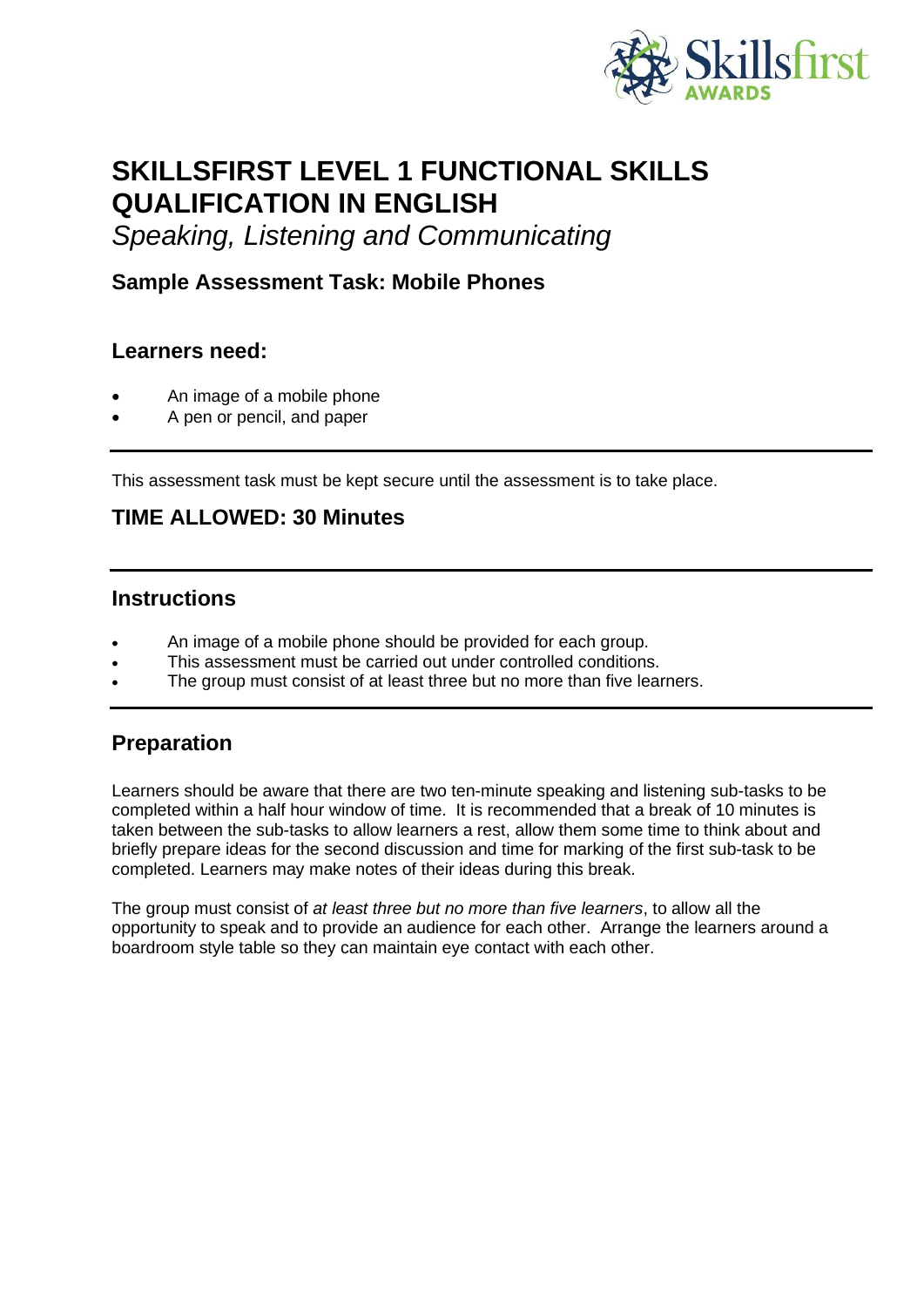

### **Mobile Phones**

Instructions for assessors

Remind learners that within the sub-tasks they should include narratives, explanations, an exchange of ideas / talk with other people, instructions, information, descriptions and presentations.

Also remind learners that within the sub-tasks they will be assessed on:

- identifying relevant information and lines of argument
- making requests and asking relevant questions
- responding effectively to detailed questions
- communicating information, ideas and opinions clearly and accurately
- using appropriate phrases, registers and adapting their contributions to take account of the audience, purpose and medium of the discussion
- respecting the turn taking rights of others during the discussion, using appropriate language for interjection.

The above information must be provided to learners prior to the assessment beginning. This can be in the form of a handout (see Appendix A) or alternatively centres can choose to display this information to all learners on a notice board.

## **Introduction**

You should inform learners that your centre / college / company / organisation wants to find out more about its employees' / students' views on what mobile phones are used for, in and out of the workplace, and what makes a good phone.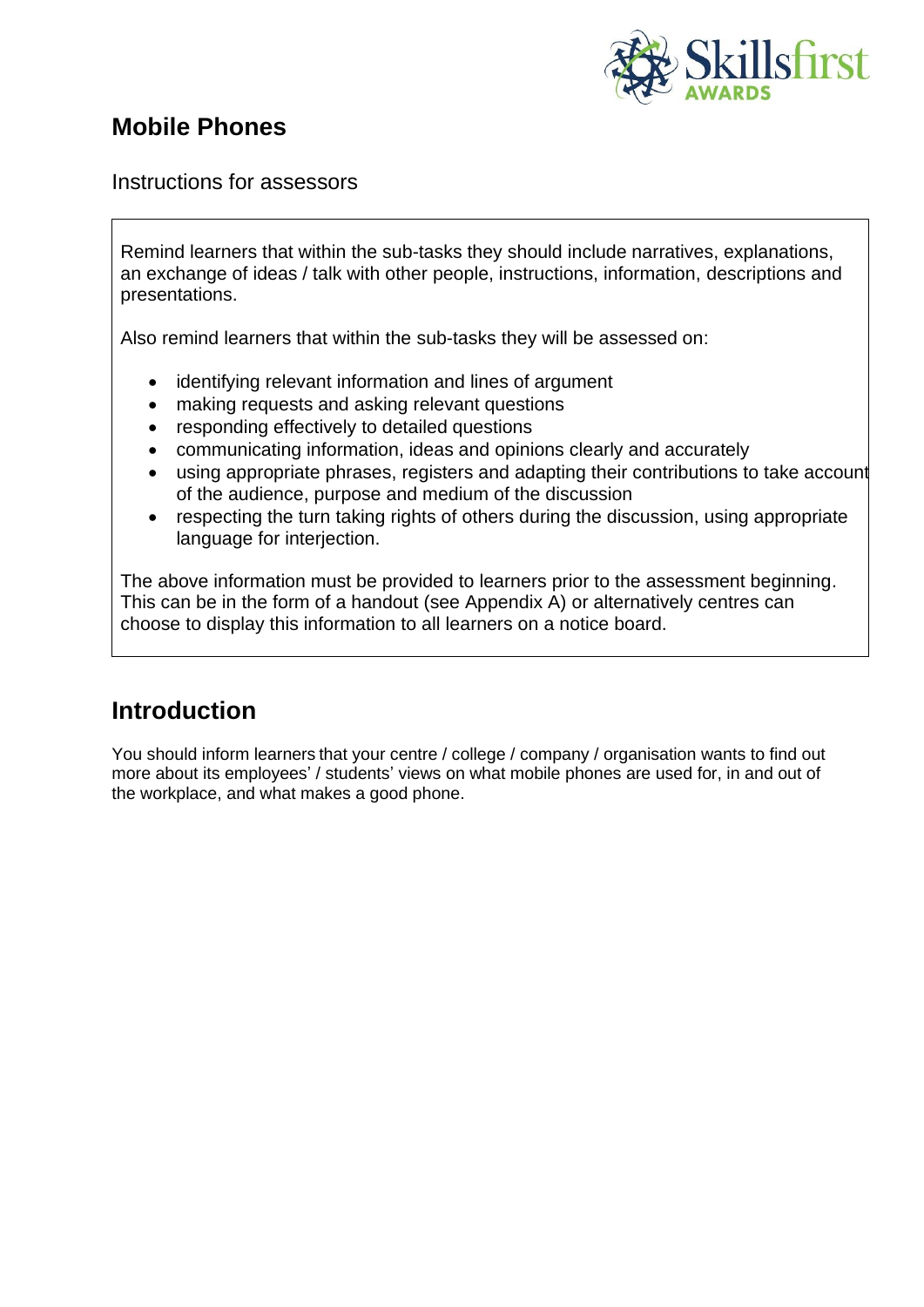

### **Mobile Phones – Sub-task 1** (10 minutes)

Ask the group to spend 10 minutes discussing this.

As soon as all learners are settled, start the discussion by saying something about the mobile phone pictured on the stimulus material e.g. What do you think of this mobile phone? Is it a type you would want?

Try to get a response from each group member.

Move swiftly on to open discussion once a group dynamic has been established. Encourage each group member to present specific information about mobile phones that they are familiar with eg their own mobile phone or those belonging to their friends and/or family.

If necessary, you could ask some prompts e.g.

- What do you use your mobile phone for? At work? At home?
- What do you think is the best feature of **your** mobile phone?
- What do you really want from a phone?
- Does the appearance of the phone matter colour, size, layout?
- camera facility
- e-mail capability
- apps
- ease of use
- games
- ring tones
- messaging
- GPS
- ease of texting

Encourage each group member to ask questions to find out more about others' phones and what they use them for.

After 10 minutes, close the session. Indicate there will be a break (allow 10 minutes) after which learners should return for the next part of the assessment. You should inform them about the next part of the assessment: as part of a local debate on the value of technology in education, (which your organisation is taking part in), the group will be asked to spend 10 minutes discussing the advantages and disadvantages of parents providing mobile phones to their children on starting school. The group should agree recommendations which may be shared with local schools on whether this should or should not be encouraged.

Inform learners that they may use their break to think about this and put together ideas, write any key points they wish to make or carry out any other preparation they wish.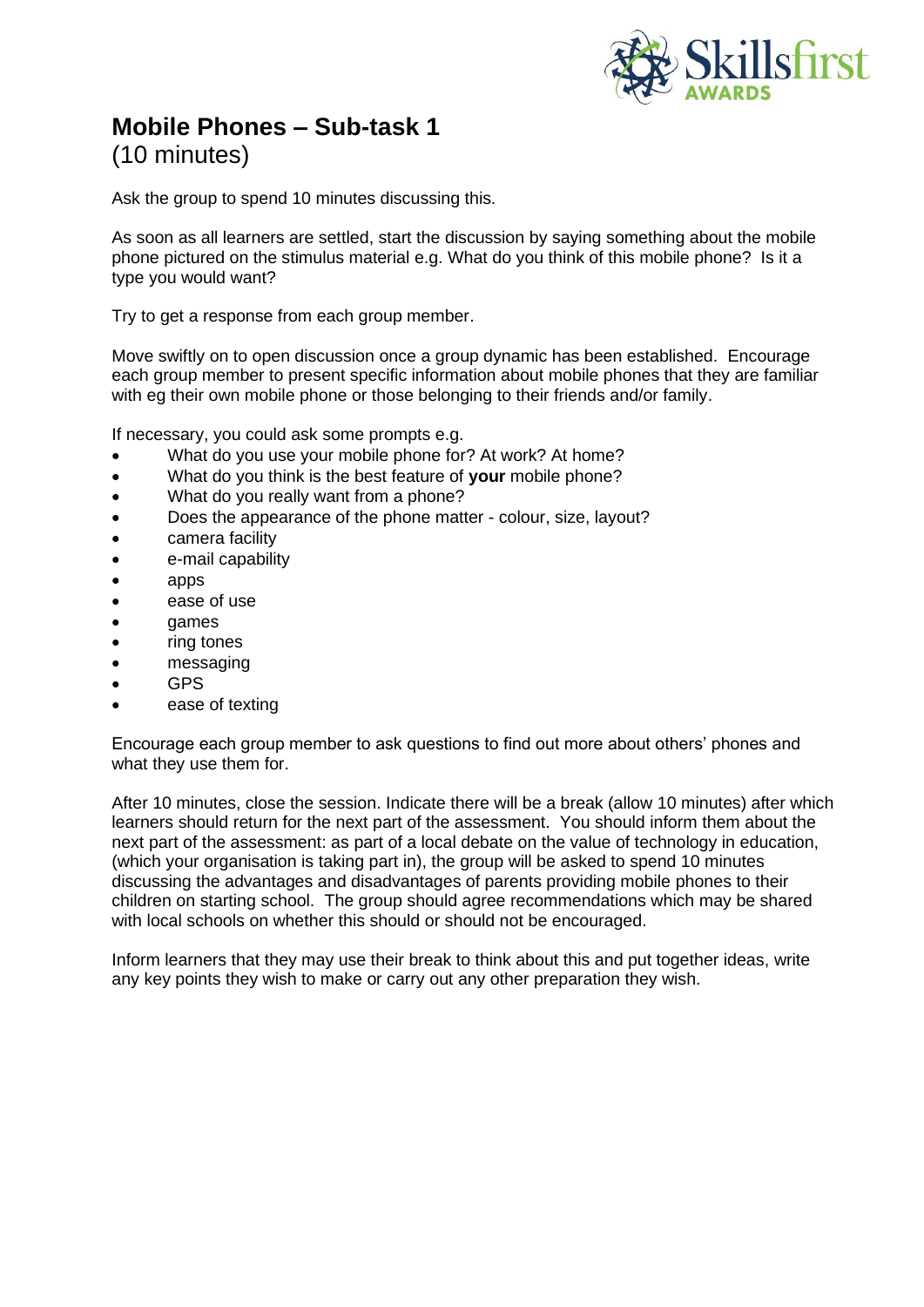

### **Mobile Phones – Sub-task 2**

(10 minutes)

Remind learners of the task i.e. that as part of a local debate on the value of technology in education, which your organisation is taking part in, the group are being asked to spend 10 minutes discussing the advantages and disadvantages of parents providing mobile phones to their children on starting school. The group should agree recommendations which may be shared with local schools on whether this should or should not be encouraged.

After 10 minutes end the discussion by summarising the key points and recommendations and close the session with a positive comment.

### **END OF ASSESSMENT**

#### **Note to centres:**

You can develop your own assessment tasks, provided they follow the guidance within the document "Guidance on Setting Centre Devised SLC Assessment Tasks" available from AO link/email address. Amendments and new tasks, along with a completed setting matrix, should be sent to AO contact detail at least six weeks before the assessment is due to take place, for approval by a Functional Skills subject specialist. Approval will be granted only if your amendments / new tasks meet the requirements. If approval is not received by the time the assessment takes place, centres must use one of the AO name approved assessment tasks available.